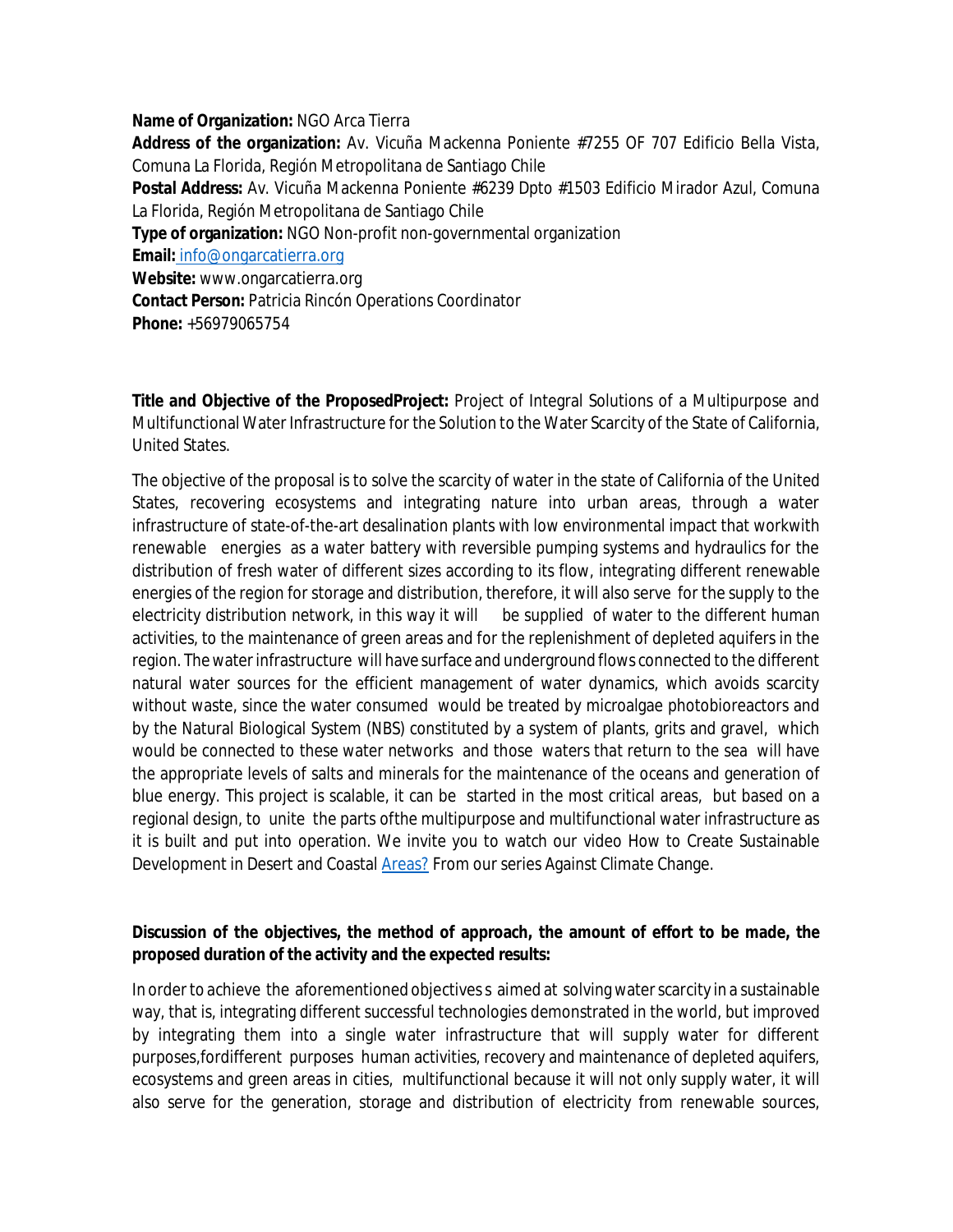significantly reducing CO2 emissions, the combinationof wastewater treatment and the maintenance ofsalinity levels of the seas in a profitable way through the generation of blue energy will make this part of the process and that the whole system works in a sustainable and profitable way for its continuity over time, The generation of water and electricity will serve for the maintenance of this water infrastructure at low cost and basic services can be offered at low prices with profitability, generation and distribution in abundance will make them more accessible and economical. Therecovery of ecosystems and natural biological systems will be fundamental for the maintenance of the water sources of the system, this will make the salvation of nature and increase of green areas in cities a vital investment,improve air quality and make possible the installation of photobioreactors of microalgae, which in addition to treating wastewater absorb CO2 and emit oxygen, to contribute to the solution of climate change that consists of reducing and absorbing CO2, microalgae waste can be reused for the manufacture of biofuels, in general view it will work as a biofactory, without polluting waste or CO2 emissions and can be continuously improvedto the waterinfrastructure with the technologies that are under development and the proposals of the NGO Arca Tierra explained in our video How to Create Sustainable Development in Desert Areas?

This project is scalable and can begin to build and put into operationin the most critical coastal areas, but based on a regional design, to join the parts of the multipurpose and multifunctional water infrastructure as it is built and put into operation. In areas far from the coasts where the water infrastructure would take time to arrive, atmospheric water systems can be installed temporarily and once the water battery arrivesin thearea, they can be used as a backup system or for the improvement of thermal comfort, atmospheric water systems would be installed in the water canopy. Vertical Gardens of great height, these gardens in addition tosupplying water, would generate photovoltaic energy and will serve for the production of food by aquaponics and others for the planting of rod grass vegetation, endemic wild flowers that became extinct and once recovered the vegetal layer with these plants and bees that can be repopulated with beekeeping, as promoted by the UNESCO program "Women for Bees", sponsored by AngelinaJolie, trees extinct by desertification can be planted to normalize the water cycle in the region, as they recover, theymust bedeclared areas of key natural reserves for the event of rains, the way to protect natural reserves with sustainable development we explain it in our video "How to Help Solve Climate Change" of our series Against Climate Change.

The networks of surface water sources of the water infrastructure will serve to improve thermal comfort and mitigate forestfires, because for the well-being and health of the population and to avoid forest fires it is important to reduce high temperatures in the region, which makes it necessary to develop district energy systems for economic and sustainable cooling systems for the improvement of residential thermal comfort and urban,which will be feasible through the provision of water, our proposal of district energy systems is exposed in our video How to Make Your City Sustainable? From our series against climate change,which consists in summary of power plants that generate clean water, electricity and biogas from photobioreactors and solar panels of microalgae. In the design of the water battery made up of surface rivers, it should be considered that they also serve to protect populated areas from forest fires,bordering the area with deep channels that prevent the passage of flames in case they happen. In additionto this, it is essential to install industrial nebulizers to reduce temperatures in regions affected by heat waves and that form improved fire prevention and control systems in areas of high risk of forest fires, these systemsare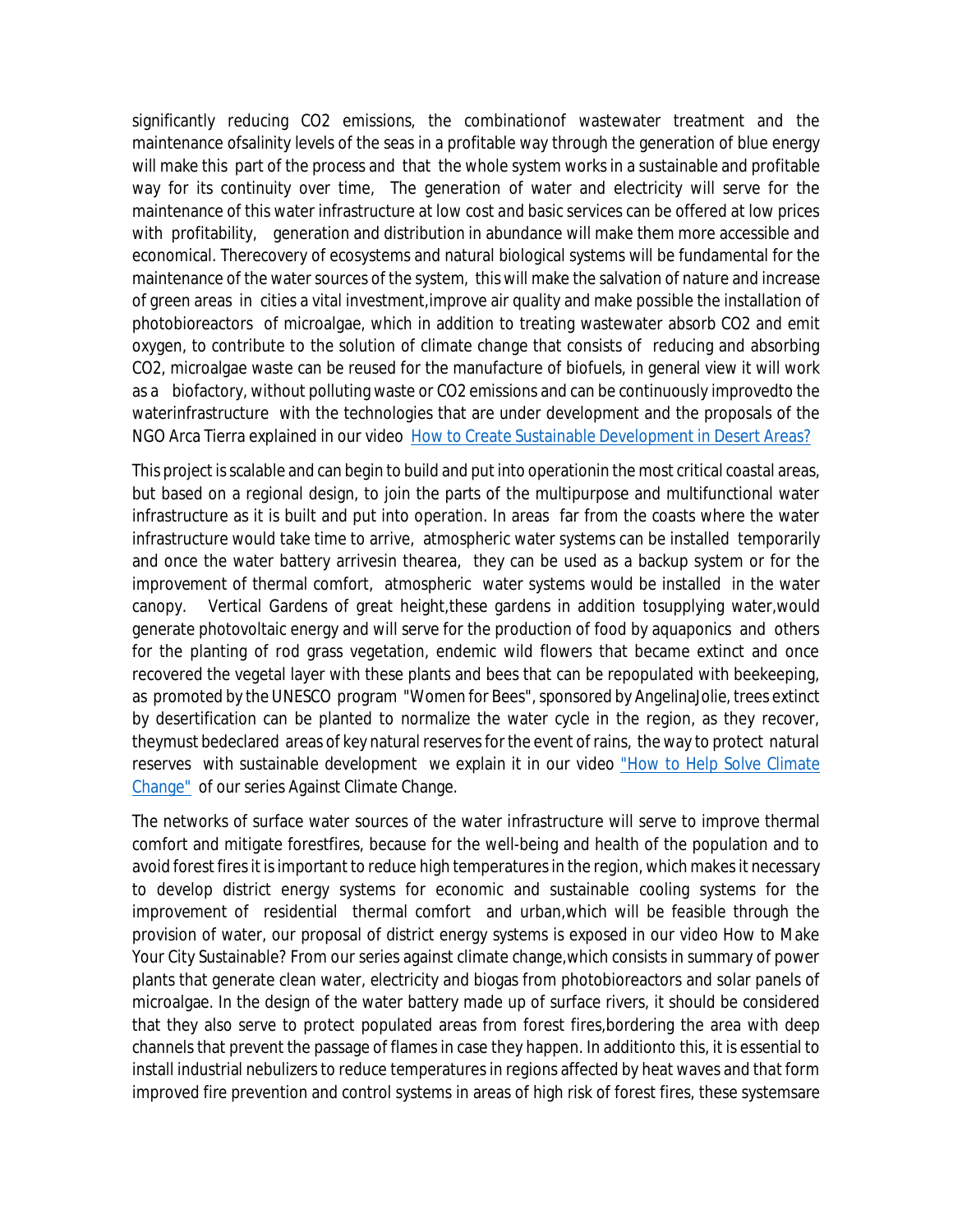fullyexplained on our website in the section of Plans for Natural Disasters through a video, basically what we propose is a fire control system composed of: 1) Satellite System 2) Environmental Cooling Tower System and 3) Fire Monitoring and Control Drones and improved fire extinguishing techniques through water dispersion pumps and if they are large through sand pumps.

The execution of this project of integral solutions is fundamental, because it applies effective solutions to drought and its consequences, global warming advances with desertification and water scarcity,andthestate of California was declared in emergency due to drought at the end of its second driest hydrological year ever recorded, with almost 88% of California in a situation of extreme drought , at the end of September 2021,the storage of reservoirs reached 60% of its total capacity, an average well below theusual, for some areas of the state the only source of water is groundwater, which is also being depleted, aNASA satellite studyspecifies that more than half of the main underground aquifers in the world are being depleted. At an alarming rate, NASA and the University of California conducted a study warning of the dizzying rate at which aquifers in the southwestern United States are depleted, Stephanie Castle, the study's lead author and a water resources specialist at the University of California, Irvine, called the magnitude of aquifer depletion "shocking." Thisis alarming,without this project human consumption, the scarcity of rains and the increase in temperatures will make it impossible for them to recover, their depletion not only affects the provision of water, the risk of salinization, increase of harmful substances that can be in the subsoil naturally or by the action of the human being and that increase their concentration when the water drops in quantity , has other and more serious consequences, the overexploitation of underground aquifers generates subsidence and in the worst case the collapse of soils, but the worst of all is that it unbalances the masses of the planet, that is, the distribution of the weight of theEarth, which unbalances the Earth's axis and can negatively impact in the generation of the magnetic field that makes life on Earth possible, so we emphasize the importance of carrying out this project, which connects aquifer networks and natural and artificial water sources, for the efficient management of water dynamics, in order to guarantee optimal levels of water sources, electricity and water supply in a sustainable and abundant way without waste or pollution, improvement of thermal comfort, reversal of desertification for the normalization of the water cycle that will favor the occurrence of rains and the mitigation of natural disasters.

For the above, the Project of Integral Solutions of a Multipurpose and Multifunctional Water Infrastructure for the Solution to Water Scarcity of the State of California, United States, will address the problem and consequences of drought through:

- 1. Desalination plants of last generation that operate and generate renewable energies.
- 2. Battery consisting of a rivers network (offshore and underground) and hydroelectric plants with hydroelectric and reversible pumping systems for the generation, storage and distribution of renewable energies and water.
- 3. Systems of wastewater treatment by photobioreactors of microalgae and Natural Biological Systems (NBS), connected the treated waters to the battery of water and to the generation of blue energy.
- 4. Reduction of the environmental impact of desalination plants and conservation of the seas through blue power plants that will make it profitable and feasible to guarantee the appropriate levels of salts and minerals when the water flows back into the sea.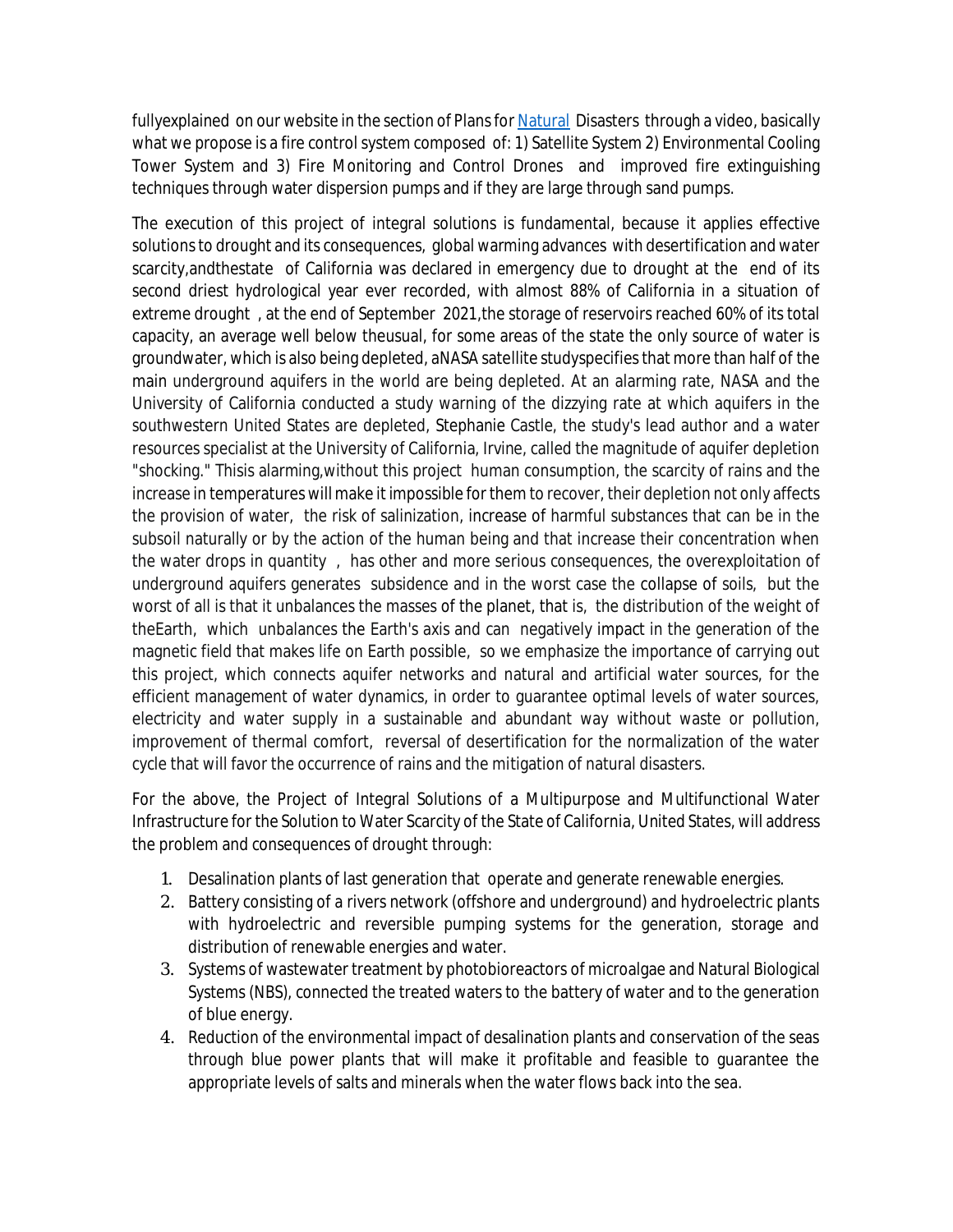- 5. District Energy Systems for the Improvement of ThermalComfort, based on photovoltaic panels and microalgae photobioreactors, which generate electricity, biofuels and clean water.
- 6. Industrial nebulizers for the improvement of thermal comfort in urban areas.
- 7. Prevention and control of forest fires with river networks to protect inhabited areas and forest areas a sophisticated and efficient fire prevention and control system.
- 8. Improvement of the management of water dynamics for the recharge of aquifers that will avoid their depletion and lower environmental temperatures.
- 9. Atmospheric water systems and vertical gardens to produce food with water saving through aquaponics and for the planting of species that help reverse desertification.
- 10. Beekeeping for bee repopulation in areas recovering from desertification.
- 11. Recuperation of ecosystems, reversing decertified areas and integration of nature to cities in an aesthetic and functional way for the conservation of butterflies and bees through living sculptures of flowers. Vegetationand natural biological systems will be necessary throughout the course of the rivers of the water battery, for the maintenance of water quality at low cost.

These integral solutions are described and explained in our video How to Create Sustainable Development in Desert Areas?

The realization of this project will be an investment because it will solve the problem and consequences of drought in a profitable and sustainable way as a biofactory, which will improve the quality of life with sustainable development and contribute to the solution of climate change through the reduction and absorption of CO2 emissions.

## **Project Management and how to execute the Project:**

These objectives frame a general design layout, definition of technologies and necessary resources, to define them with greater specifics it is necessary to carry out different stages of engineering, which merits defining the leadership of the project, the way to organize and execute the engineering stages to make it a reality. a Multipurpose and Multifunctional Water Infrastructure for the Solution to Water Scarcity of the State of California, United States.

Leadership of the project will be led by the Environmental Protection Agency (EPA), an executive agency independent of the U.S. federalgovernment, which is governed by a Bipartisan Infrastructure Act, which makes historic investments in clean water for communities, protects public health, climate resilience, creates jobs across the country and fosters a more equitable future. EPA will lead the executive committee composed of designated representatives of the governor's office and mayors ofthe state of California and related ministries, andrelated domestic and foreign companies considering theenergy upgrade Californiapartner® which brings together public and private organizations related to renewable energy supported by an alliance of the California Public Utilities Commission, the California Energy Commission, utilities, regional energy networks, local governments, Community Choice Aggregation, businesses and non-profit organizations to help communities in the fulfillment of the objectives of state and local climate and energy actions,national and international universities, guilds, Foundations and related national and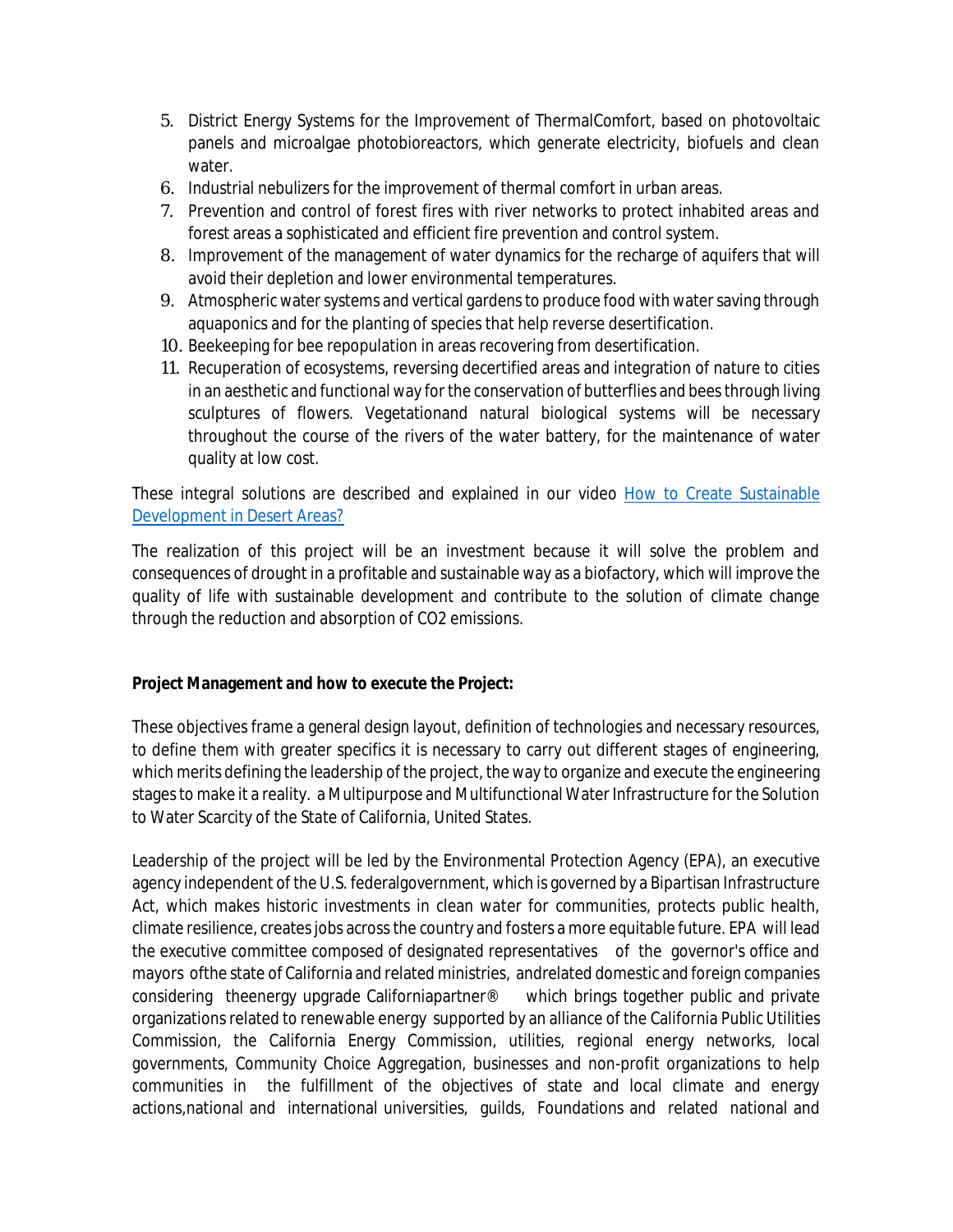international NGOs, among which it is very important to consider the Energy Sustainability Agency, civil representatives of the neighborhood councils, youth organizations, such as students the International Association, Associations of Artists and Botanists and any other public or private organization committed to sustainable development in democracy and respect for human rights without discrimination related to this project considered by the EPA.

The NGO Arca Tierra will act as an "Open Innovation Intermediary", that is, it will assist the EPA in coordinating the parts of the public, private and civil sector for its execution in the different stages of the project,guiding in the design and how to executeit in its different stages for the use of the best current technologies, ways of improvement and innovation, organization and project management; for the provision of this non-profit advisory service,it will request the coverage of an annual budget so that the NGO can cover its administrativeand operational expenses, to be able to dedicate 5 hours a day for 5 days a week to the advice of this project for a period of one year, a contract that can be renewed once completed s the activities planned to reach the stage of engineering in detail,the renewal and conditions will be at the discretion of both parties, the NGO Arca Tierra is not responsible if in this period of time those involved have not specified the last stage of engineering.

The activities to be carried out in the period of 1 year from January 2021 are:

- Convene the project implementation committee, in conjunction with EPA-designated authorities
- Organize 11 work teams so that separately, but in a coordinated way, they execute the 11 solutions to the drought and its consequences integrated into the project, described above.
- Detailed layout, architectural and engineering designs in detail of the 11 solutions integrated into the project.
- Economic analysis for the issuance of detailed budgets, considering the layout.
- Detail in a report the project in the best way according to designs and economic analysis,one or more options for the development of the project,containing, Gantt chart, the planning of the project execution schedule.
- Prepare proposals for the financing of the project, according to formats of national and international financing entities, for this type of project there are many national and international funds that subsidize this type of works for sustainable development to which mostly only government entities can access.
- Start of the first sections of the water infrastructure on critical coasts and in areas far from the sea where access to atmospheric water is only possible.

The next stages for the implementation of the project would then be continued.

The way to organize for the execution of the project would be to involveall the important sectors, so that the organization can function efficiently, we will develop an organizational chart to integrate in the direction the executing committee and its corresponding delegates that I designated the committee to be in charge (I / C Incharge) of the 11 working groups. An external authority, whether public or private, must designate at the time when resources are allocated, to carry out comptroller work, in this work of monitoring and disseminating the progress of the project, journalists must be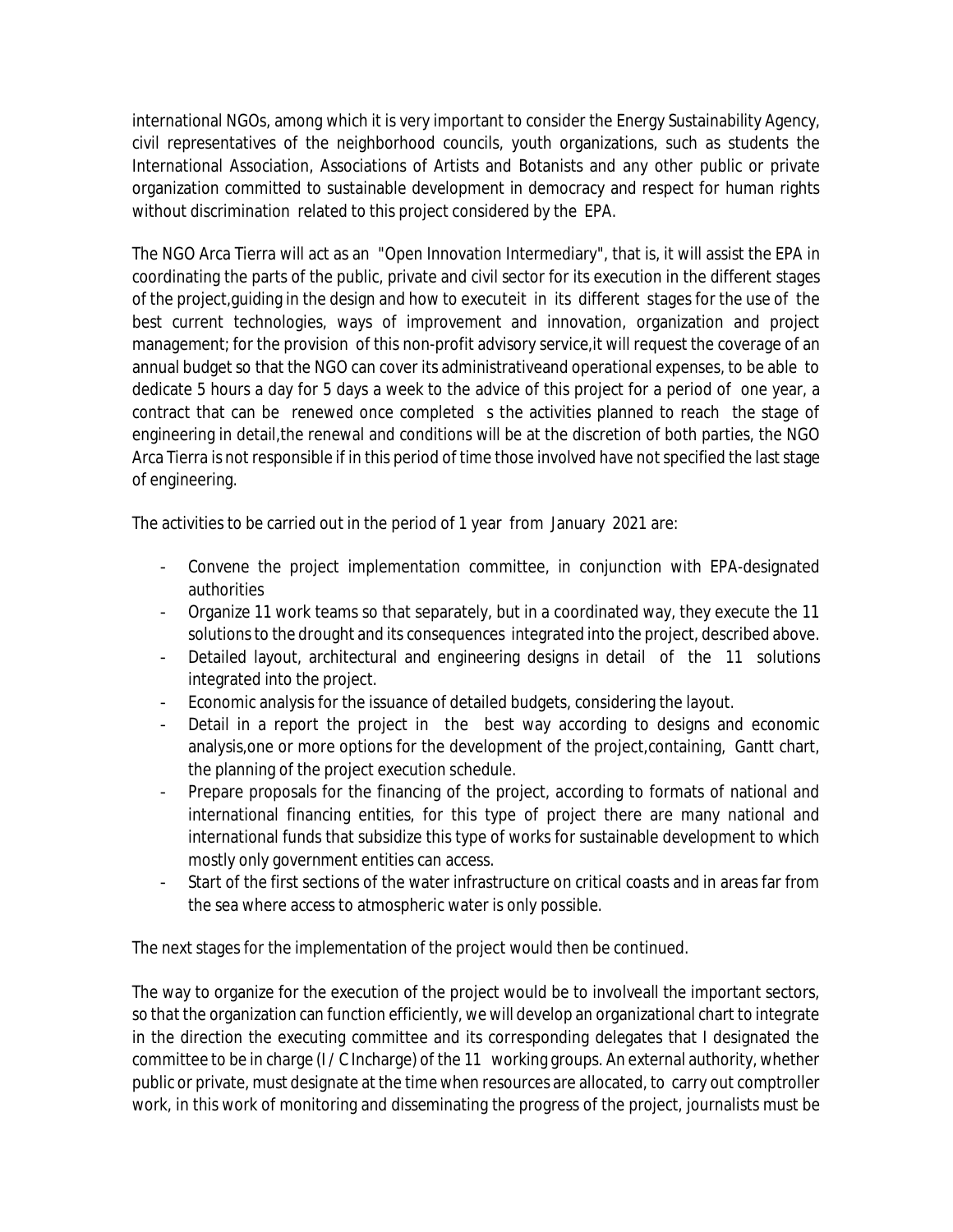involved, so it is also important to integrate the association of journalists into the committee, in the section of guilds. While it is true that a country has control systems, journalists committed to the truth will open channels of information and monitoring of all stages of the project to maintain interest in its realization, they will report irregular situations, such as the diversion of resources or the delay in the fulfillment of objectives so that the failures are immediately corrected, as well as show the successes of the project, to keep the population involved taking responsibility until the full fulfillment of this and the subsequent stages of the project. When the project is executed, other factors of society can be integrated, in which it is worth highlighting security, in the face of the acts of vandalism promoted by the communists of the Sao Paula Forum, violence and terrorist acts against public and private property that they have committed in Latin America and in the United States, which are part of a destabilizing and incendiary public agenda (scorched earth war tactic) against nations. The criminal system of communism in the Forum of Sao Paulo ordered these acts of war, terrorism and cyber aggression driven by detected bots of criminal states that openly support international narco terrorism and organized crime of Russia, China, Cuba and Venezuela, unfortunately Latin America and the United States suffer since 2019 of billionaire losses in infrastructure, because one of the main objectives of the scorched earth war tactic is to weaken their economies and infrastructures are their target of attack, that is why security and justice are so necessary to arrest those who commit these criminal acts against the assets of all states. If justice victimizes vandalism and terrorismand criminalizessecurity officialswho do their duty under the law, they should also be subject to investigation and justice. The victimization of terrorism and the criminalization of victims is a global strategy driven by China and Russia, so that crime thrives and security recedes, to see more details of these facts, we invite you to read our article Look Up at the Horsemen of the Apocalypse.

In the same way, we urge the United States to preserve their democracy, their system of impartial justice, free and transparent elections, otherwise the same fate awaits them that is suffered in Venezuela, Cuba,Nicaragua, Bolivia, Afghanistan their sovereignty are in the hands of Russia, China and narco terrorists. , they will be directed by the threads of Russia and China, they will divide the territory and its resources until they devour them to the bones, and in bones even their children will leavethem with high rates of malnutrition, hunger and poverty (holodomor), the territorial division will be governed through terrorist groups and organized crime , the governorships and mayors will only be worthless figures, to disguise a "democracy", which would make this and any other project impossible. Theurban terrorism cells of Russia and China have already destroyed unidense state infrastructures, if they allow them to lose their democracy and sovereignty they will lose everything just as we Venezuelans lost, we were the richest country in Latin America and that is why they kidnapped us, so, for the continuity of this project and so that the NGO Arca Tierra can function in the United States it will be essential that democracy be preserved,because for the success of this and any other project democracy with citizen responsibility, security and justice are fundamental.

Considering a democratic scenario, with security and justice, it will be possible to consolidate human rights through a participatory democracy with citizen responsibility,integrating the neighborhood councils, which would be the best informed to express the needs to be covered by this project, in the construction of each section of the water infrastructure local labor must be hired, of the municipality where the project is executed, starting on the critical coasts and in areas far from the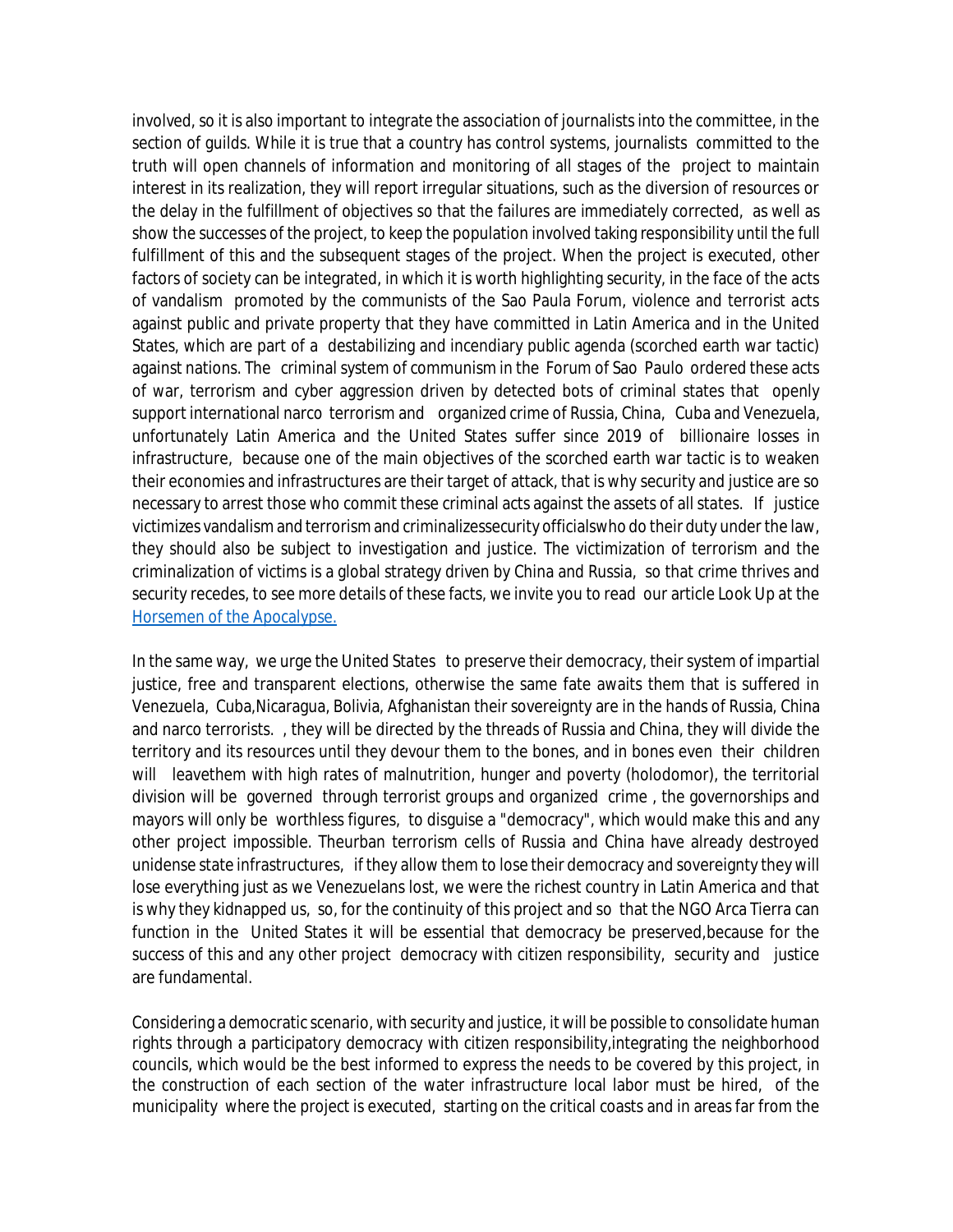sea where access to atmospheric water is only possible. Theplanning of the project implementation schedule should include the improvement of the qualification of local labor, the development of innovations and the training of the use of new technologies, for the unemployed and the updating of professionals, integrate public and private colleges and technical schools for this, to industrial lyceums thus offering education and employment especially for young people who cannot access university education, being also participants in university scholarship programs, to outstanding students in the execution of the project, to offer them a career in the technologies related to this program, youth need hope for a better future although I can not afford a university degree, many advocate for free education, but the truth is that 100% free education is unviable, in my country Venezuela when it still had democracy, the oil income left enough dividends to finance it, however, there were limited quotas to enter and high academic performance was required, the student paid something symbolic, if after entering he did not meet the academic standards he was expelled so that another student who did want to study really entered, in short, it was not totally free, the student earned his quota by studying disciplinedly and paid a symbolic value compared to the expensive tuition fees of private universities. Venezuelan public universities were among the best universities in the world, for their dedicated students and highly qualified professors, who from time to time took a sabbatical to train in any country of the world they chose, great professionals turned out and you still see part of that heritage even though today public universities were destroyed to instruct the hateful ideology of communism. In Venezuela it was not enough to graduate, you had to be an excellent professional, have a lot of specialties and speak at least two languages if you wanted to get a good job. So, there is no free education, you have to earn it. What should promote this project is equal opportunities to be able to be a professional or technician and have the opportunity to continue growing professionally. As progress is made on the water highway through the state of California, more and more young people will be able to train, the most outstanding and disciplined would be hired, that is, they will be chosen by meritocracy.

In the formation of the committee and in hiring it is essential to consider gender equity, both in salaries and in the appointment of management and management positions, to make women participate in the development of this project, in the United States there is no wage equity and there is no equity in hiring in management positions, in view of the fact thatonly 75% of men are in paid employment, compared to 65% of women,we demand that 60% of women berecruited in this project, as recruitment is one of our operating policies aimed at balancing the balance towards gender equity.

While it is true that most of the contracts will be national labor, it is also important to designate the hiring of migrants from the municipality,duly legal in the country and help those who qualify for their prompt legalization and integration, migration is synonymous with economic, cultural and social growth, the most developed cities in the world are multicultural and multiracial, to close the door to migration and its integration is to close the door to development, in fact I am a Venezuelan migrant, rather a displaced by violence that is very different from being a migrant, but whatever the reasons for leaving their countries of origin, I can assure you that the majority who go to the United States are willing to work. I am very grateful to have been received in Chile, when communism had not yet begun to attack this country, I will always thank you for having saved my life from the holodomor and the narco terrorist criminal state that keeps Venezuela kidnapped, in Chile I managed to register the NGO Arca Tierra to promote sustainable development at the level if I had not been allowed to join Chile legally, this project, these recommendations I would not have been able to make, I think I would not be alive to do so.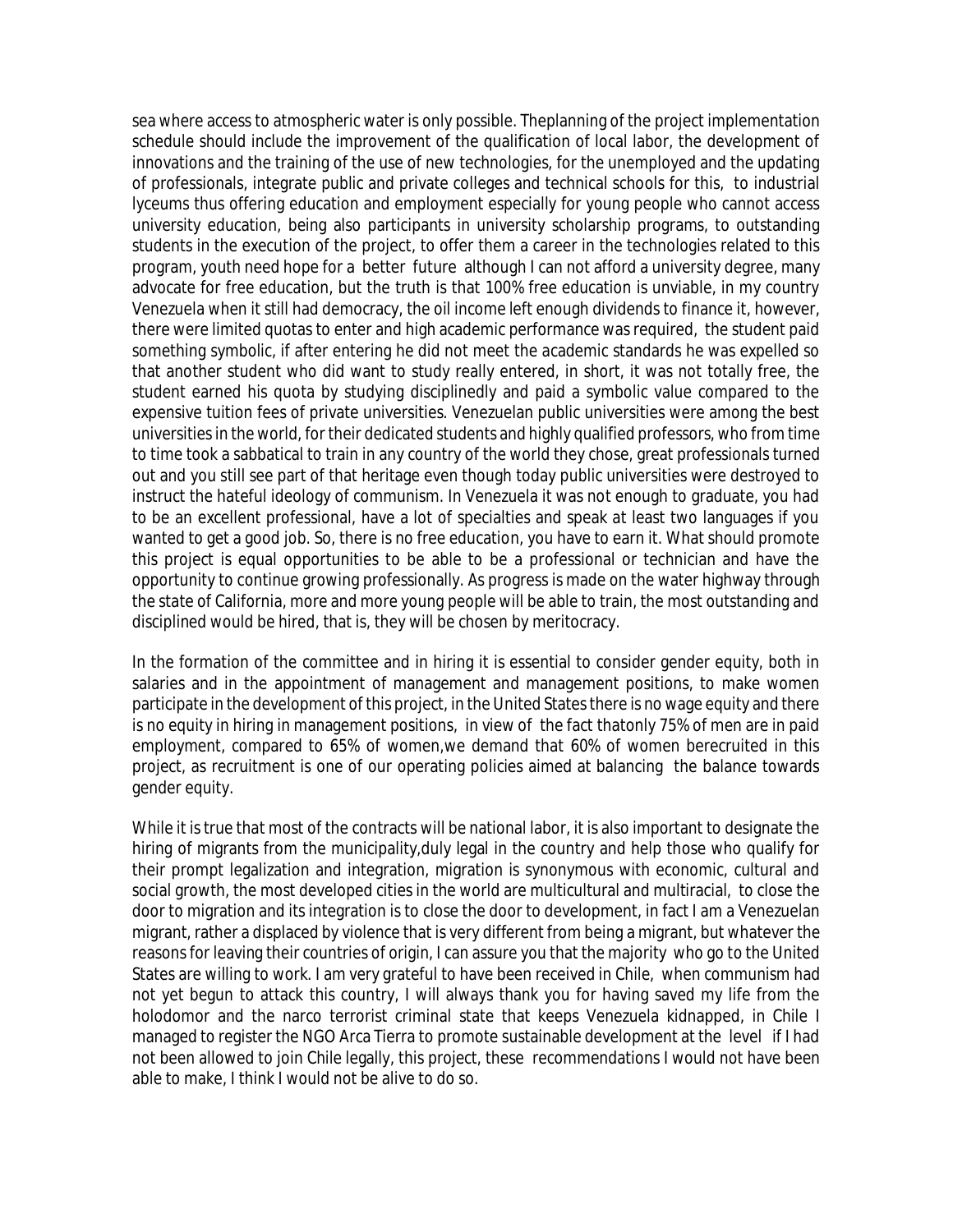And since we touch on the issue of multiracial cities, we emphasize that they advance towards prosperity to the extent that human rights are respected without discrimination, that is, with equal opportunities to exercise human rights for all without discrimination based on race, creed, gender or sexual orientation, to close gaps the NGO Arca Tierra establishes in the management policies of its projects, that recruitment positions with meritocracy should be guaranteed to minorities,according to the margins of discrimination and demographic index of minorities, guiding the balance of the balance of equal rights in recruitment without discrimination, as explained in gender equity. In the history of the United States African Americans have suffered a lot of discrimination and over time have been closing gaps with respect for rights and awareness campaigns, but lately we have noticed that many alleged campaigns against discrimination what they do is open gaps of hatred between races, between socialclasses, they are more like hate campaigns of the cyberagression accustomed by Russia and China with an information and opinion gag that they have been placing in the world and the United States has not exempted itself from it,we alert them to this fact and call themtowards mutual respect and the consolidation of human rights with truth and justice.

Speaking of justice, the prison system is apparently designed to arrest mostly African Americans, there are more African Americans in prisons than in universities according to the BBC, in reporting these figures I am not calling for chaos, we note that investment should be made in access to education and work for African Americans and training in the construction and operation of water infrastructure would help that. On the other hand, the hiring of ex-convicts with parole or full release should be considered, who have demonstrated their desire to integrate into society as a good citizen, the prison population grows day by day in the United States and in the world, if exconvicts are not integrated as citizens it is very likely that the crime will integrate them so that they return to be criminals of similar or worse crimes, we do not justify or victimize criminals, we help them to take responsibility for their mistakes and have integrated into society,for their selection you can work together with the justicesystem, with its rehabilitation and reintegration programs in society, also considering the expanders.

In conclusion, the Project Execution Committee must have management policies that guarantee human and environmental rights without any discrimination, work together with other related national and international bodies, as well as seek with other states nearby or generated joint projects, in coordination with their Municipal Committees for Sustainable Development.

**Brief description of the work and previous experience of the NGO Arca Tierra, both functionally and geographically:** We are the NGO Arca Tierra, a Non-Governmental Non-Profit Organization, environmentalist and for human rights, registered in Chile, of international scope, we educate, innovate and advise for the achievement of our mission, the solution to climate change, the mitigation of natural disasters and the expansion of humanity with quality of life through sustainable development with equal opportunities to exercise human rights without discrimination, in stable and participatory democracies that promote the assumption of human and environmental rights as duties and benefits to be exercised, so that citizens are responsible in their continuous consolidation, based on our 24 Strategic Plans.

Our experience begins in 2011 since our president and founder Patricia Rincón, a specialist in data evaluation and strategic planning, investigated the problems of climate change and population growth without planning, for which she evaluated the successful actions carried out in the world to